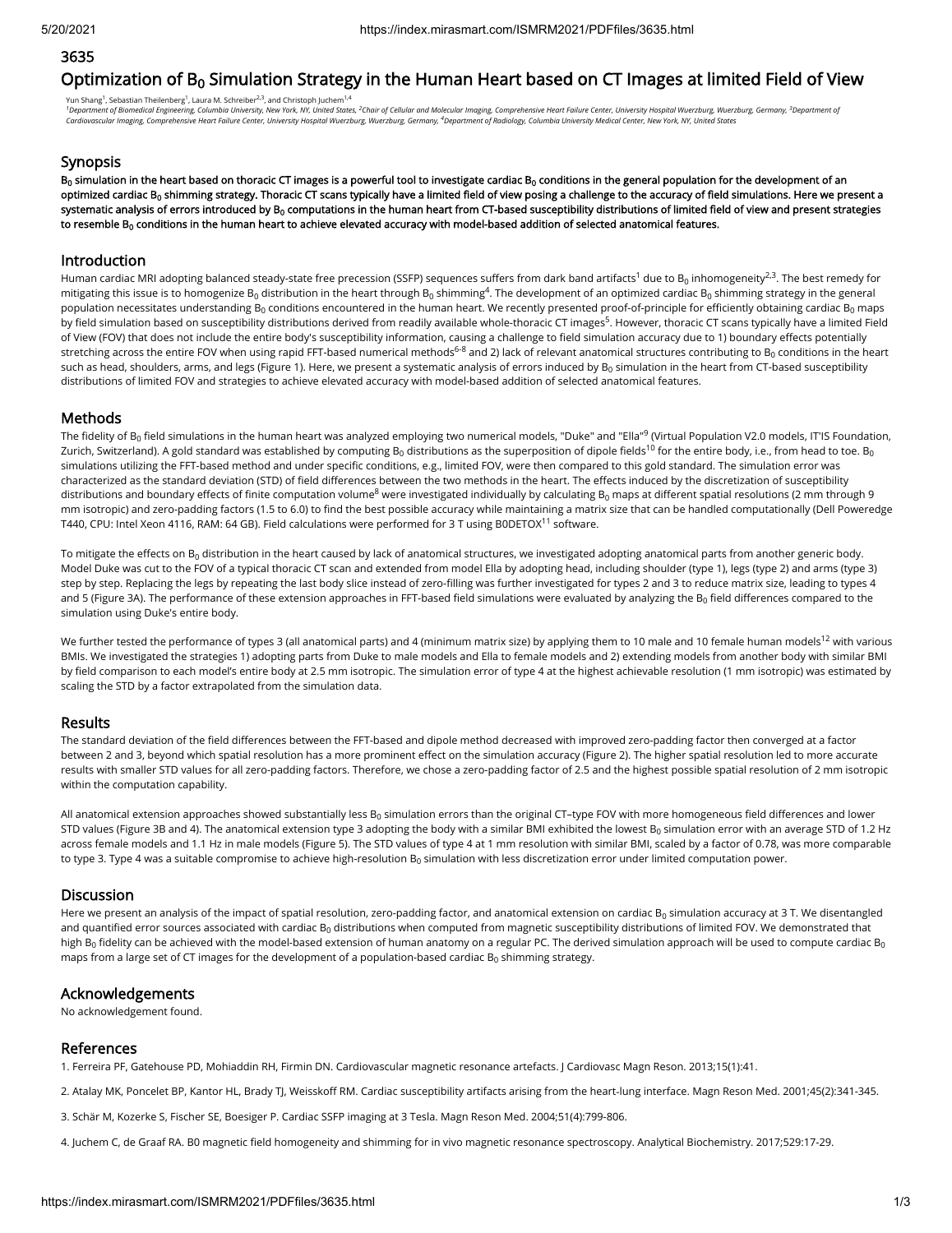#### 5/20/2021 https://index.mirasmart.com/ISMRM2021/PDFfiles/3635.html

5. Shang Y, Theilenberg S, Mattar W, Terekhov M, Jambawalikar SR, Schreiber L, Juchem C. High Resolution Simulation of B0 Field Conditions in the Human Heart Based on Segmented CT Images. Proc Int Soc Magn Reson Med 2019;2184.

6. Marques J, Bowtell R. Application of a Fourier‐based method for rapid calculation of eld inhomogeneity due to spatial variation of magnetic susceptibility. Concepts Magn Reson. 2005;25B(1):65-78.

7. Salomir R, de Senneville BD, Moonen CT. A fast calculation method for magnetic eld inhomogeneity due to an arbitrary distribution of bulk susceptibility. Concepts Magn Reson. 2003;19B(1):26-34.

8. Koch KM, Papademetris X, Rothman DL, de Graaf RA. Rapid calculations of susceptibility-induced magnetostatic field perturbations for in vivo magnetic resonance. Phys Med Biol. 2006;51(24):6381-6402.

9. Gosselin MC, Neufeld E, Moser H, Huber E, Farcito S, Gerber L, Jedensjo M, Hilber I, Di Gennaro F, Lloyd B, Cherubini E, Szczerba D, Kainz W, Kuster N. Development of a new generation of high-resolution anatomical models for medical device evaluation: the Virtual Population 3.0. Phys Med Biol. 2014;59(18):5287-5303.

10. Muller-Bierl B, Graf H, Steidle G, Schick F. Compensation of magnetic field distortions from paramagnetic instruments by added diamagnetic material: measurements and numerical simulations. Med Phys. 2005;32(1):76-84.

11. Juchem C. B0DETOX - B0 Detoxification Software for Magnetic Field Shimming. Columbia TechVenture (CTV), License CU17326 2017;innovation.columbia.edu/technologies/cu17326\_b0detox

12. Segars WP, Sturgeon G, Mendonca S, Grimes J, Tsui BM. 4D XCAT phantom for multimodality imaging research. Med Phys. 2010;37(9):4902-4915.

#### Figures



Figure 1. The procedure of B $_{\rm 0}$  simulation in the human heart based on whole thoracic CT images. A) Exemplary whole thoracic CT image of one subject and B) derived susceptibility distribution with magnetic susceptibility of -9 ppm and 0 ppm assigned for human tissue (white) and air cavity (Black)<sup>5</sup>. C) B<sub>0</sub> field distribution inside the body was simulated based on the rapid FFT method<sup>6-8</sup>. Obvious field artifacts (arrows) were observed at the boundary of the limited FOV, and it might also include artifacts that can be hard to spot. The  $\mathsf B_0$  simulation accuracy in the heart is quantified in this work.



Figure 2. Comparison of simulated B<sub>0</sub> fields in the heart between the FFT-based method and dipole method. A) Exemplary field distribution in the heart was calculated using dipole method based on the susceptibility distribution of Ella's entire body at 3 mm isotropic. The standard deviation of the field difference was shown B) from fine to coarse resolution and C) a range of zero-padding factors. Zero-padding factors higher than 2.5 do not substantially improve the STD value, i.e., B<sub>0</sub> accuracy, while a higher resolution can significantly lower this value (dash line: linear fit at  $z f = 2.5$ ).



Figure 3. A) Susceptibility distribution of Duke's entire body and different anatomical extension types of CT-derived FOV of model Duke (White) with anatomical parts from model Ella (Grey). The computation volume was extended along x, y, and z with zero-padding (Black) using a factor of 2.5. B) The simulated B<sub>0</sub> field difference between anatomical extensions and Duke's entire body, adopting the FFT-based method at a spatial resolution of 2 mm isotropic, indicates the influence of the anatomical structure to the  $\mathtt{B}_0$  field distribution in the heart beyond the CT-derived FOV.



Figure 4. Histogram distribution (left) and standard deviation (right) of the field difference in the heart between susceptibility distribution after anatomical extension and Duke's entire body (refer to Figure 3B). The B $_{\rm 0}$  simulation error with anatomical extensions was at least three times less than the susceptibility distribution of CT-derived FOV. The extension type with legs (types 2/3) or repeating the last body slice (types 4/5) reduced the STD more than only adding the head (type 1) which indicates the necessity of extending along foot direction for elevating field accuracy.